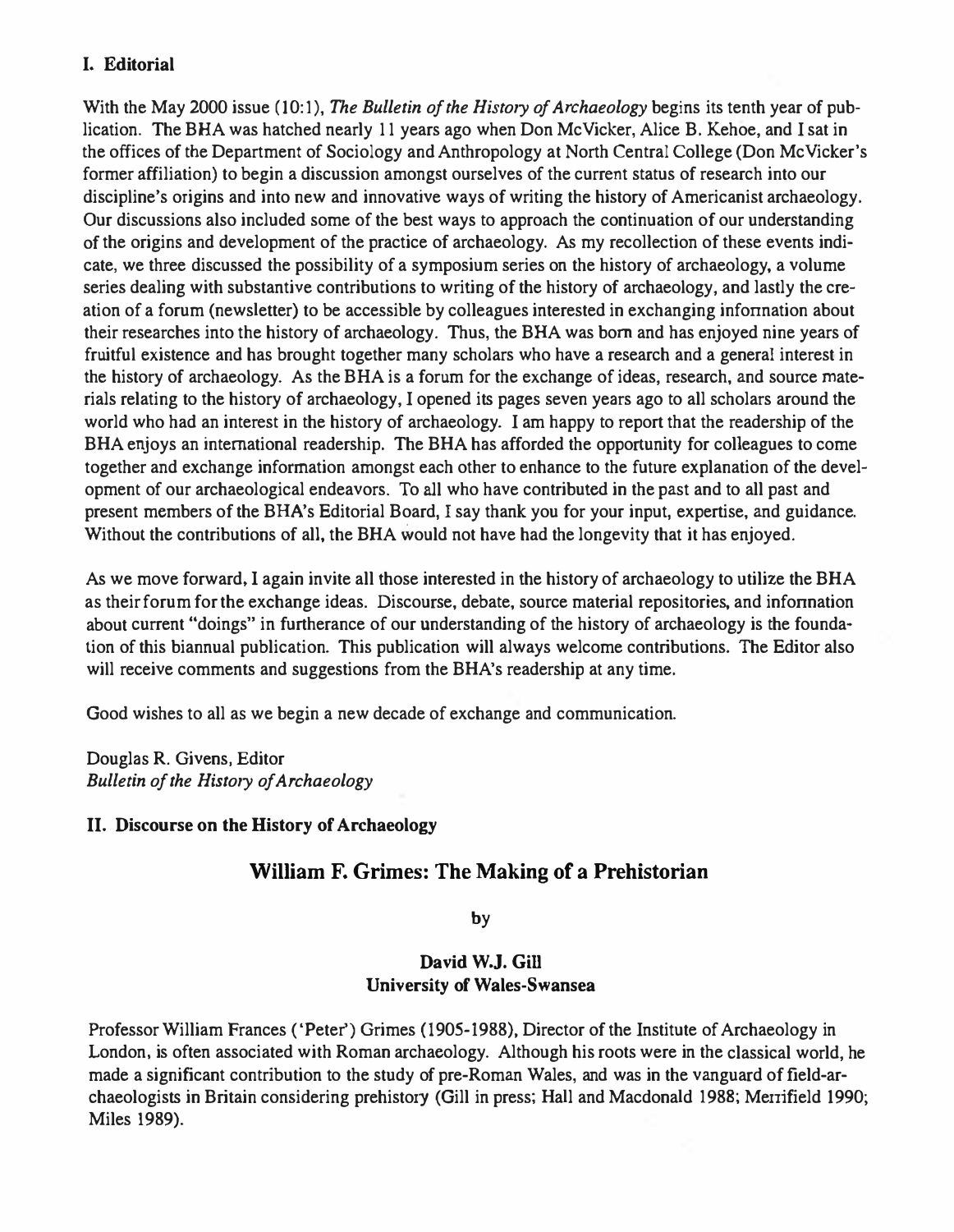Grimes was born in Pembroke in south-west Wales. His family moved to Bedford in England where his father worked as a draughtsman on airships. Grimes returned to Wales in 1923 as an undergraduate at the University ColJege of South Wales and Monmouthshire where he studied Latin. One of his lecturers was to be Mortimer Wheeler who in 1920 had been appointed Keeper of Archaeology at the National Museum of Wales in Cardiff as well as lecturer in archaeology at the university (Hawkes 1982: 79). Wheeler's emphasis was on Roman archaeology, first in the excavations at the Roman fort of Segontium (Caernarfon) in north Wales, and then, in the summers of 1924 and 1925, at a Roman fort in the Usk valley to the west of Brecon (Hawkes 1982: 90). Wheeler's Prehistoric and Roman Wales appeared in 1925, and for the first time gave an introduction to the prehistory of Wales (Hawkes 1982: 93; Wheeler 1925).

Grimes was also taught by Cyril Fox who had been appointed Keeper of Archaeology and lecturer in archaeology when in 1924 Wbeeler was made Director of the National Museum of Wales (Grimes 1967; Hawkes 1982: 93-94; Jope 1981; Piggott 1967). Wbeeler himself (and his wife Tessa) continued to excavate at Roman sites, notably the amphitheatre adjacent to the legionary fortress at Caerleon in southeast Wales which started in 1926 as he himself was moving to London to take up the position as Keeper at the London Museum which he started in July (Hawkes 1982: 95-96).

Wheeler's appointment to the London Museum, after such a short spell as Director in Cardiff, left a gap at the National Museum. Cyril Fox was appointed Director, and Victor E. Nash-Wil1iams, one of Wheeler's former students at Cardiff—in Latin—who had excavated with him at Segontium (Hawkes 1982: 89; Randall 1956), was appointed as Keeper of Archaeology; Grimes, due to graduate that summer, was made his assistant. It is said that Grimes went straight from the graduation ceremony-he had been awarded a first class honours in Latin—to the National Museum to take up his new position. One of the tasks assigned to Grimes was to sort out and publish material from the Roman pottery works at Holt in north Wales. By 1930 this study was completed and Grimes was awarded his M.A. from the University of Wales; his dissertation was published by the Society of Cymmrodorion as Holt, Denbighshire: The Works Depot of the Twentieth Legion at Castle Lyons (Grimes 1930a). His knowledge of Roman material was to be used in the publication of the excavations at Caerwent, a Roman town in south Wales, excavated most recently from 1923 to 1925 by Nash-Williams (Grimes 1931a), as well as a discussion of Caerleon (Grimes 1935).

In spite of this more formal work on Roman Wales, Grimes' fieldwork was closely focussed on prehis· tory. Reports on his work on prehistoric burials at Stormy Down at Pyle (Grimes I 928a), Ludchurch in Pembrokeshire (Grimes 1928b), Corston Beacon (Fox and Grimes 1928), and Llanboidy (Grimes 1929) were published in Archaeologia Cambrensis, the journal of the Cambrian Archaeological Association. Grimes' work in the National Museum meant that he received notification of small finds from across Wales, and this was summarised in an article for Archaeologia Cambrensis in 1930 (Grimes 1930b). Such finds led him to make a study of the sources for flint around Solva in southwest Wales (Grimes 1932b).

Grimes was gaining wider recognition for his work in prehistory, and in 1932 he published the first in a series of surveys of the prehistory of Wales in the Proceedings of the Prehistoric Society of East Anglia (Grimes 1932a). This covered the period from the publication of Wheeler's volume (Wheeler 1925). This was the first in a series of an annual reports by Grimes, initially with J. Grahame D. Clark of Cambridge, England, and V. Gordon Childe, Abercromby Professor in the University of Edinburgh (Green 1981), for Scotland (Clark et al. 1933: 270-71), and then with H.G. Leask and Estyn Evans for Eire ('Irish Free State') and Northern Ireland (Clark et al. 1934). In 1934 Childe, Clack and Stuart Pigott were elected to the committee to the Society of Prehistory of East Anglia, and in 1935 Childe was appointed President and the Prehistoric Society was created (Green 1981: 93-94). The report of archaeo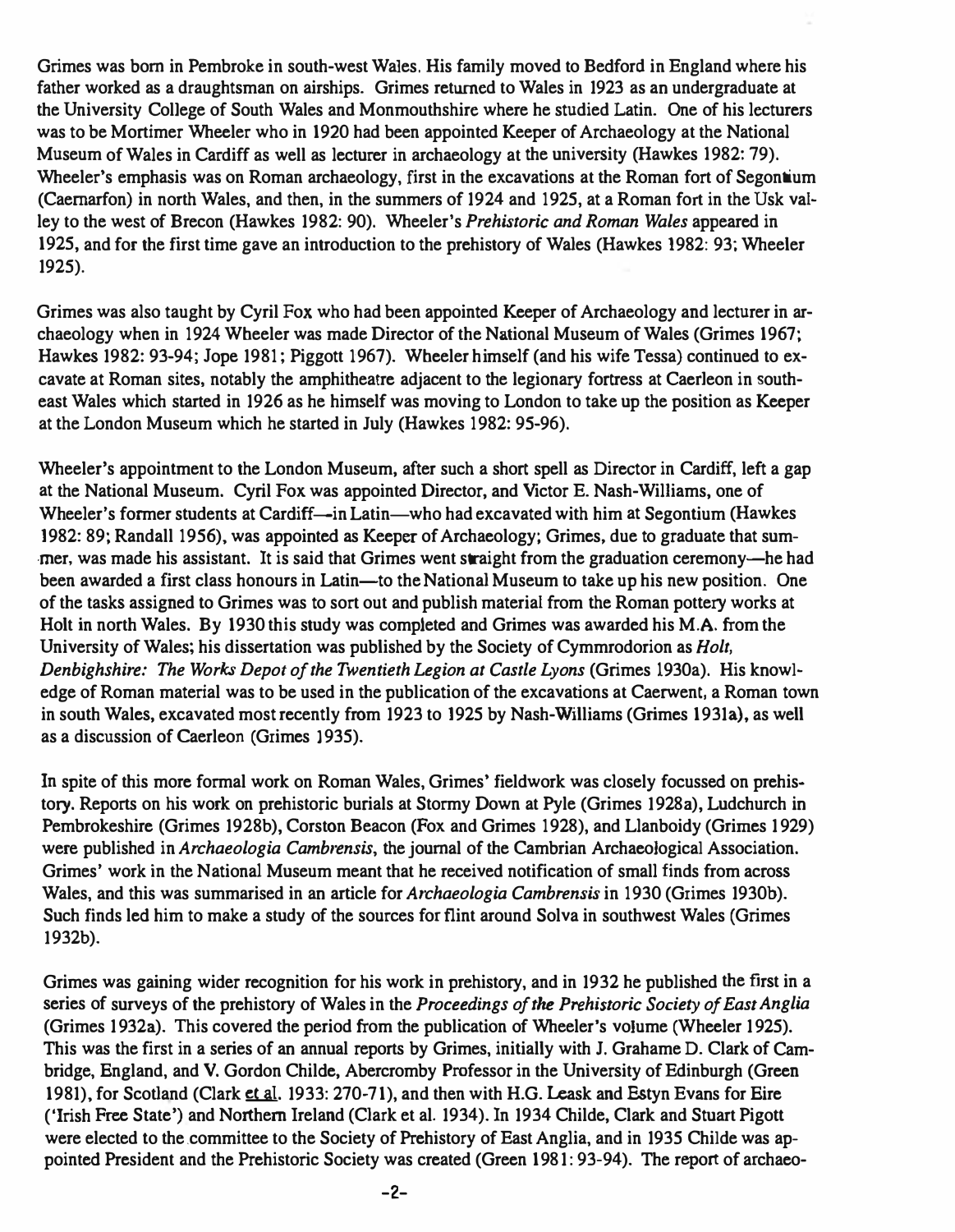logical activity in the British Isles was transferred to the *Proceedings of the Prehistoric Society*, which first appeared in 1935; Grimes continued to make these reports while he remained in Wales (Clark et al.; 1935: 144-46; 1936: 226-28; 1937; Leask et al. 1938; 1939). Further recognition of Grimes himself was gi ven when he was elected a Fellow of the Society of Antiquaries in 1934.

Grimes' fieldwork on and study of the prehistory of Wales continued apace with regular reports appearing in Archaeologia Cambrensis (1933; 1936b; 1936c; 1937a; 1937b; Grimes and Cowley 1935; see also Grimes 1936a; 1938;1939b). He also seems to have become increasingly aware of the need for archaeology to extract environmental information, as revealed in his paper on work at Radyr (Grimes and Hyde 1935). All this work was to culminate in his Guide to the Collection Illustrating the Prehistory of Wales for the National Museum of Wales (Grimes 1939a). In 1949 Grimes was awarded the G.T. Clark prize for research on the archaeology of Wales and the Marches for this study; Professor V. Gordon Childe, by then Director of the Institute of Archaeology in London, was the assessor for the prehistory section. The volume was to be republished in 1951, with a second edition in 1959, as The Prehistory of Wales (Grimes 1959). By the late 1930s Grimes was becoming a public figure, writing in the Listener on the subject of "Does Stonehenge belong to Wales" (Grimes 1938)?

During the late 1930s Grimes was to excavate increasingly with Mrs Audrey WilIiams (1902-1978), who shared an interest in the prehistory of Wales; they subsequently married. 1935 saw the centenary of the Royal Institution of South Wales in Swansea, and Grimes, as a member of the National Museum, was invited to help mount a special exhibition in the antiquities department. The Honorary Assistant of the Royal Institute of South Wales was Audrey Williams, who had read English at Somerville College, Oxford. She had been active in excavating a number of prehistoric sites on the Gower peninsula to the west of Swansea. Grimes and Williams were to work together on a number of excavations through the late 1930s, notably at the Dan-yr-Ogof caves at the head of the Swansea valley. In later life Grimes was always to describe Williams as the better excavator.

Grimes had become well known for his skill as a field archaeologist in Wales, and in 1938 he was appointed as an Assistant Archaeology Officer to the Ordnance Survey in Southampton, where he was to work with O.G.S. Crawford (see Grimes 1951). His early experience of dealing with wooden boats in Wales (Grimes 1931b) came in useful when Gawford and Grimes were called on to help excavate the Sutton Hoo ship burial in the early summer of 1939. A contemporary report noted that Grimes' "work in dissecting and removing the majority of the buried deposits was invaluable" (Antiquaries Journal, 1940: 192).

When war broke out, Grimes continued his fieldwork when he was seconded to the Ministry of Works to excavate sites in advance of the construction of defence sites such as airfields (Grimes 1960a). This took him round Britain, often working with Audrey Williams. in an intense programme of rescue excavation to the extent that hardly a week went by without him being active in the field (O'Neill 1948: 23). One of the most famous excavations of this period was of the Iron Age site under Heathrow (Grimes and Close-Brooks 1993).

Grimes, with his experience in the National Museum of Wales, started to develop plans for museums in post-war Britain and these were published in Antiquity (Grimes 1944). In 1945 Grimes was to be appointed Director of the London Museum, a post vacated by Wheeler on taking up his position as Director-General of Antiquities in India (Hawkes 1982: 227). The London Museum, based in Lancaster House, was also the base for the Director of Excavations, supported by the Society of Antiquaries since 1926 (Hawkes 1982:112). London had suffered considerable damage during the Blitz, and this had opened up the possibility of deep excavations in the heart of the city before it was redeveloped. In 1946 Grimes was appointed Honorary Director of Excavations for the Roman and Mediaeval London Excava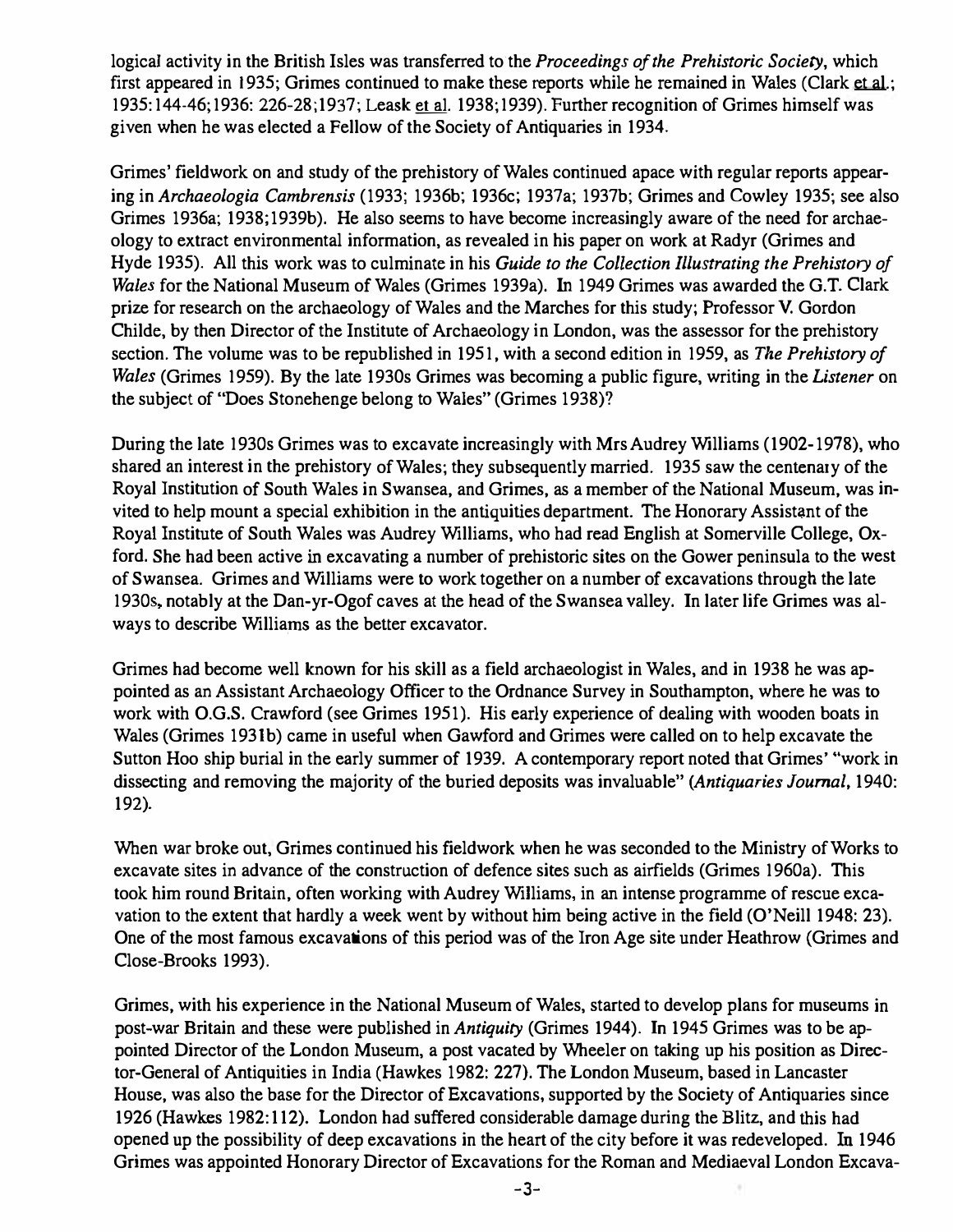tion Council a role which was to take him away from prehistory (Grimes 1960b; 1968; Grimes and Knowles 1954). His excavating prowess was recognised by the granting of the Freedom of the City of London in 1952, and by the awarding of a CBE in 1955. Grimes received particular prominence when with Audrey Williams, then of the Verulamium Museum in St Albans, he excavated the remains of a Roman Mithraeum in the heart of the city of London (Shepherd 1998). He was also active in the excavation of bomb-damaged churches, notably St Bride's, Fleet Street (Milne 1997).

Wheeler had also vacated his honorary directorship of the Institute of Archaeology, then at St John's Lodge in Regent's Park (Hawkes 1982: 226). This position was to be filled by Childe who moved from Edinburgh to take up the appointment for the autumn of 1946 (Green 1981:105). Grimes was to be Childe's successor in 1956 (see Grimes 1955-6), though not without intense opposition from Sir Mortimer Wheeler (Hawkes 1982: 320-23), who had perhaps taken great offence at Grimes' critical review of his monograph on the Maiden Castle excavations (Grimes 1945).

Although based in London, Grimes continued his interest in the prehistory of Wales. This is reflected in the award of a D.Litt. from the University of Wales, based on a portfolio of published work on the archaeology of Wales with special reference to prehistoric burial

monuments. He continued excavating in Wales notably on Caldey Island, off Tenby in Pembrokeshire (Grimes and Lacaille 1955;1961), Skomer Island in west Pembrokeshire (Grimes 1950-51), and at the burial chamber of Pentre Ifan on Cardigan Bay (Grimes 1948-49). Grimes retired from the Directorship of the Institute of Archaeology in 1973 (see Strong 1973) and moved to Swansea in south Wales. He remained a member of the Royal Commission on Ancient and Historical Monuments (Wales), retiring in 1978. He died at home in Swansea on Christmas Day 1988.

# References

# Clark,1. Grahame D., Childe, V. Gordon, and W.F. Grimes 1933 "Notes on Excavations in England, Scotland and Wales in 1933," Proceedings of the Prehistoric Society of East Anglia 7(2): 263.

Clark, J. Grahame D., Leask, H.G., Evans, Estyn, Childe, V. Gordon, and w.F. Grimes 1934 "Notes on Excavations in England, The Irish Free State, Northern Ireland, Scotland and Wales, during 1934," Proceedings of the Prehistoric Society of East Anglia 7(3): 402.

1935 "Notes on Excavations in England, the Irish Free State, Northern Ireland, Scotland and Wales, During 1935," Proceedings of the Prehistoric Society, I: 130.

1936 "Notes on Excavations in England, the Irish Free State, Northern Ireland, Scotland and Wales, during 1936," Proceedings of the Prehistoric Society, 2(2): 211.

Fox, C. and W.F. Grimes

1928 "Corston Beacon: an Early Bronze Age Cairn," Archaeologia Cambrensis, 7th Series 82: 137-74.

<sup>1937 &</sup>quot;Notes on Excavations in England, the Irish Free State, Northern Ireland, Scotland and Wales, During 1937," Proceedings of the Prehistoric Society 3(2): 437.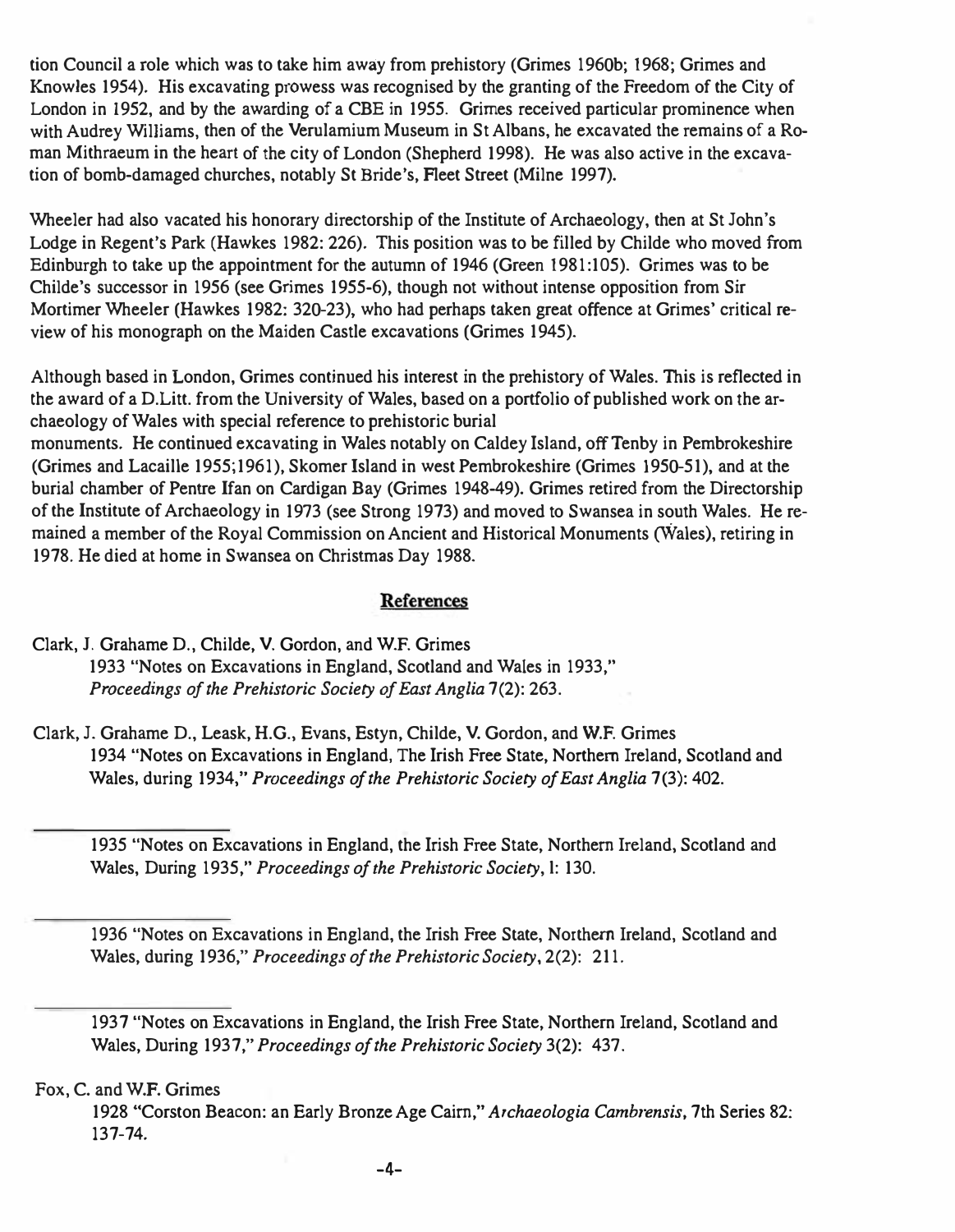1936b "The Long Cairns of the Brecknockshire Black Mountains," Archaeologia Cambrensis, 91: 259-282.

19360 "Two Bronze Age Burials from Wales," Archaeologia Cambrensis, 91: 293-304.

1937a "A Deer-Antler Implement from L1anddona, Anglesey," Archaeologia Cambrensis, 92: 172-74.

1937b "A Bronze Dagger from Near Penmachno, Caernarvonshire," Archaeologia Cambrensis, 92: 174-75.

1938 "A Barrow on Breach Farm, Llanbleddian, Glamorgan," Proceedings of the Prehistoric So ciety, 4(1): 107-21.

1938 "Does Stonehenge Belong to Wales?," Listener, 20(507): 641.

1939a Guide to the Collection Illustrating the Prehistory of Wales, Cardiff:National Museum of Wales.

1939b "The Excavation of Ty-isaf Long Cairn, Brecknockshire," Proceedings of the Prehistoric SOciety, 5(1): 119-42.

1944 "Museums and the Future," Antiquity, 18: 42-49.

1945 "Maiden Castle," Antiquity, 19: 6-10.

1948-49 "Pentre Ifan Burial Chamber, Pembrokeshire," Archaeologia Cambrensis, 100: 3-23.

1950-51 "Archaeology of Skomer Island," Archaeologia Cambrensis, 101: 1-20.

1951 (ed.) Aspects of Archaeology in Britain and Beyond: Essays Presented to O.G.S. Crawford, Edwards, London.

<sup>1955-1956 &</sup>quot;Archaeology and the University, "Bulletin of the Institute of Archaeology, 1-12.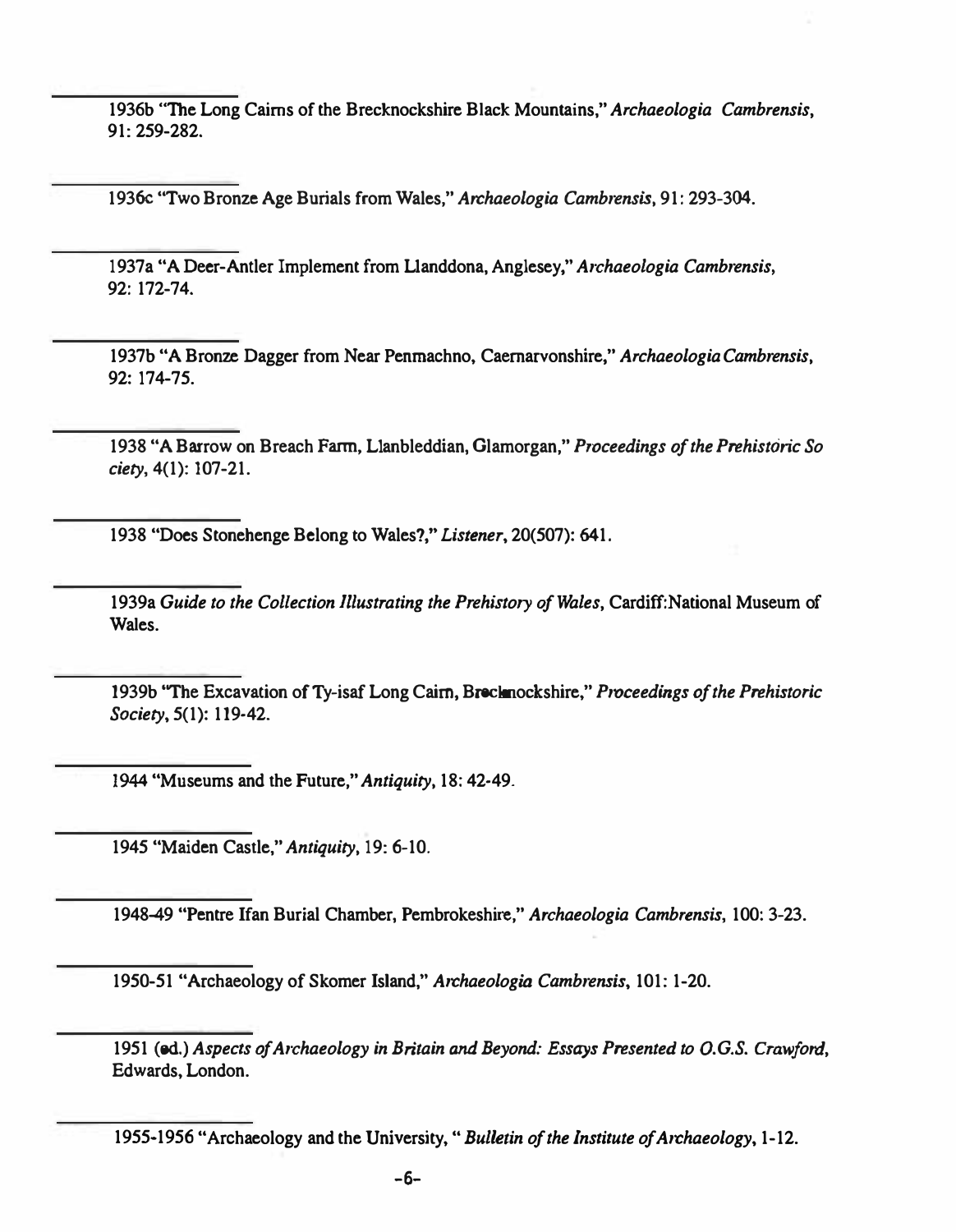1959 The Prehistory of Wales, National Museum of Wales, Cardiff.

1960a Excavations on Defence Sites 1939 1945 1: Mainly Neolithic-Bronze Age, HMSO, London.

I 960b Brooke House, Hackney. London Survey 28.

1963 ''The Stone Circles and Related Monuments of Wales," in I. L. Foster and L. Alcock (eds.). Culture and Environment:. pp. 93-152, Routledge, and Kegan Paul. London.

1967 "Obituary: Sir Cyril Fox (1882-1967)," Archaeologia Cambrensis. 116: 208-10.

1968 The Excavation of Roman and Medieval London, Routledge & Kegan Paul, London.

#### Grimes, W.F. and L.F. Cowley

1935 "Coygan Cave, L1ansadymin" Archaeologia Cambrensis, 90: 95-111.

#### Grimes, W.F. and H.A. Hyde

1935 "A Prehistoric Hearth at Radyr, Glamorgan, and its Bearing on the Nativity of Beech lFagus sylvatja L.) in Britain," Transactions of Cardiff Naturalists' Society. 68: 46-54.

#### Grimes. w.F. and A.D. Lacaille

1955 ''The Prehistory of Caldey," Archaeologia Cambrensis, 104: 85-165.

1961 "The prehistory of Caldey: Part 2," Archaeologia Cambrensis, 101: 30-70.

### Grimes, W.F. and J. Close-Brooks

1993 "The Excavation of Caesar's Camp. Heathrow, Hannondsworth, Middlesex, 1944," Proceedings of the Prehistoric Society, 59: 303-60.

#### Grimes, w.F. and M.D. Knowles

1954 Carterhouse: The Medieval Foundation in the Light of Recent Discoveries, Longmans, Green & Co, London.

#### Hall, J. and J. Macdonald

1988 "W.F. Grimes (1905-1988)," Transactions of the London and Middlesex Archaeological Society, 39: xi-xv.

#### Hawkes, Jacquetta

1982 Mortimer Wheeler: Adventurer in Archaeology, Weidenfeld and Nicolson, London.